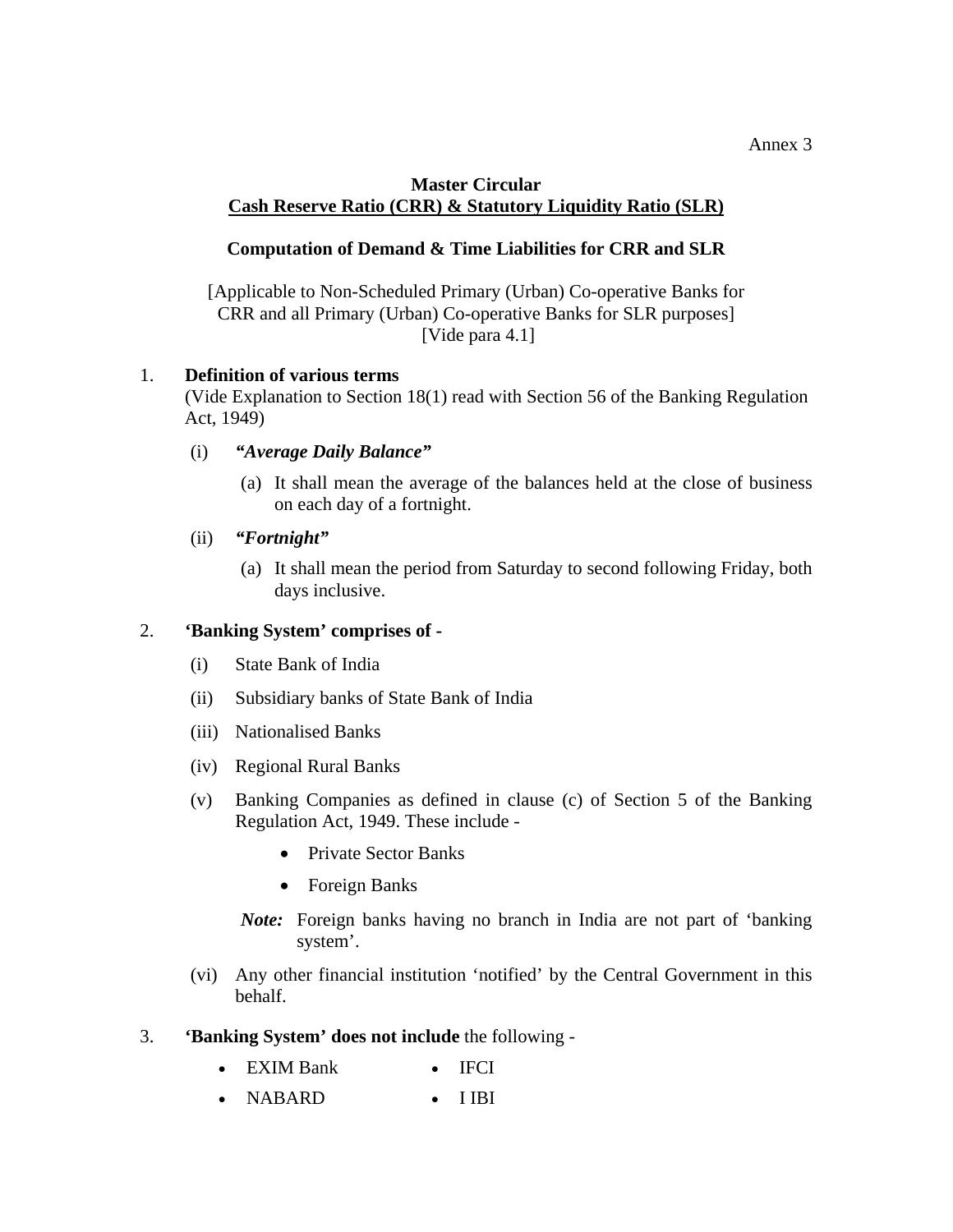• SIDBI

# 4. **Liabilities do not include -**

- (i) Paid-up capital
- (ii) Reserves
- (iii) Credit balance in P&L account
- (iv) Loans from RBI, EXIM Bank, NABARD, SIDBI, NHB, I I B I.

## 5. **Net Liabilities**

While computing liabilities for the purpose of CRR and SLR, the **net liabilities** of the bank to other banks in India **in the 'banking system' shall be reckoned**, i.e., assets in India with other banks in the 'banking system' will be reduced from total liabilities to the 'banking system'.

# 6. **Liabilities to the 'Banking System' include -**

- (i) Deposits of the banks.
- (ii) Borrowings from Banks (Call Money/Notice deposits).
- (iii) Other miscellaneous items of liabilities to the Banks like Participation Certificates issued to banks, interest accrued on bank deposits, etc.

# 7. **Classification of Liabilities to the 'Banking System'**

- (i) Liabilities of the bank to the 'banking system' are classified into two broad categories viz. 'Demand Liabilities' and 'Time Liabilities'.
- (ii) 'Demand Liabilities' to the 'banking system' are further classified as under:
	- (a) Balances in current accounts of
		- SBI
		- SBI Subsidiary Banks
		- Nationalised Banks
	- (b) Other demand liabilities comprising of
		- 1) Balances in current accounts of
			- ◊ RRB
			- ◊ Banking Companies i.e. Private Sector Banks and Foreign Banks
			- ◊ Other 'Notified' financial institutions.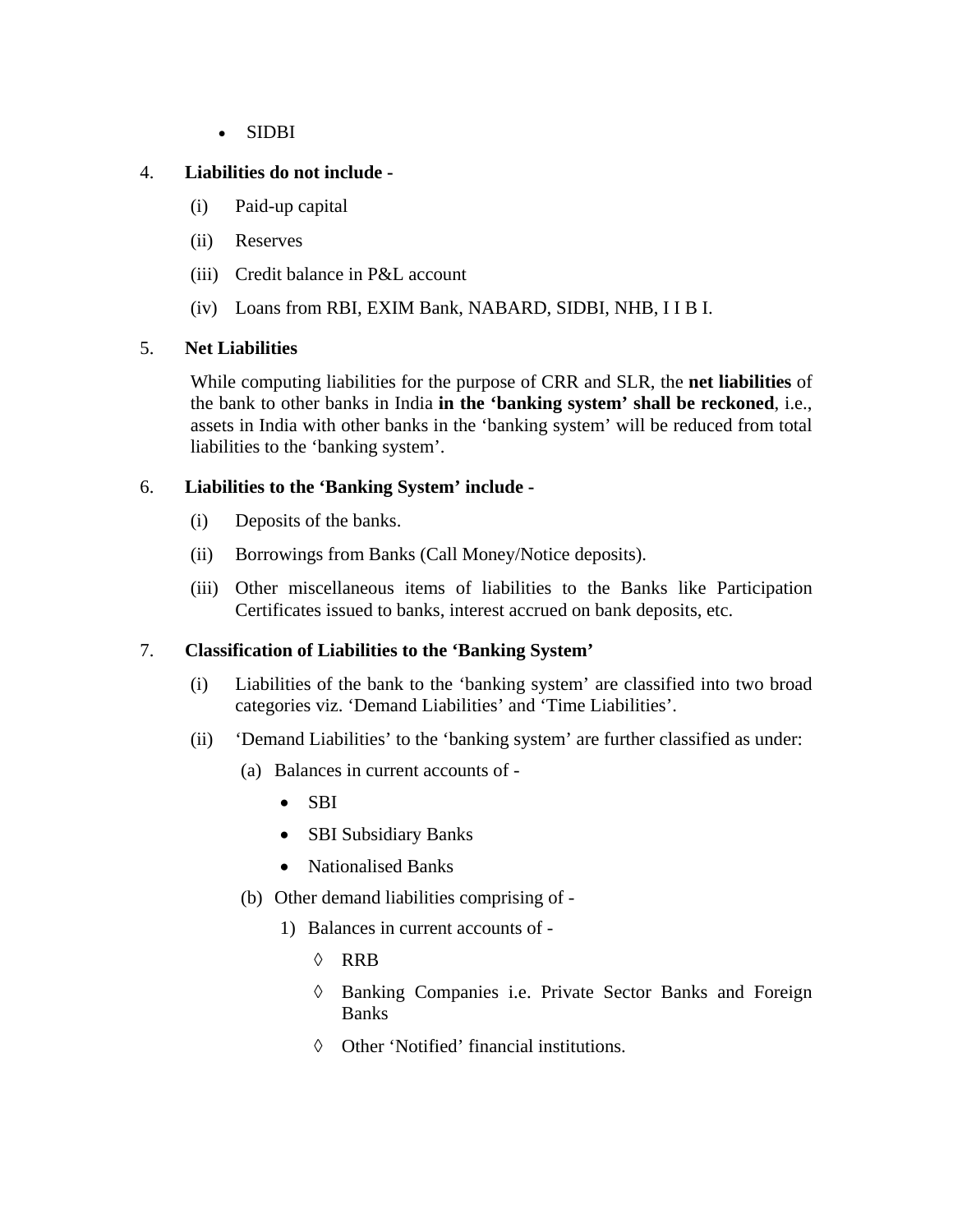- 2) Balances of overdue time deposits of above named banks.
- 3) Participation Certificates payable on demand issued to banks.
- 4) Interest accrued on deposits of banks (RRBs).\*
- 5) Call Money Borrowings from the banks.
- (iii) Time liabilities to the 'banking system' include
	- (a) All types of time deposits from the banks
	- (b) Certificates of deposits from the banks
	- (c) Participation Certificates issued to banks which are not payable on demand definition of 'banking system'
	- (d) Interest accrued on time deposits/CDs of banks \*
		- If it is not possible to classify/segregate this amount from interest accrued on deposits, the aggregate interest accrued may be shown under 'Other Demand and Time Liabilities' in Form I & VIII.

### 8. **Assets with the 'Banking System'**

- (i) Balances **with** 'banking system' in current accounts -
- (a) SBI
	-
- SBI Subsidiaries
- Nationalised banks
- (b) RRBs
	- Banking Companies i.e. Private Sector Banks and Foreign Banks
	- Other Notified Financial Institutions.
- (ii) Balances with above referred banks and notified financial institutions in other accounts.
- (iii) Money at call and short notice upto 14 days lent to the above referred banks and notified financial institutions.
- (iv) Loans other than money at call and short notice made available to the 'banking system'.
- (v) Any other amounts due from the 'banking system', like amount held by the bank with other banks (in transit or other accounts) under inter-bank remittance facility, etc.
- 9. (i) Lending by the bank to the following financial institutions in the term money market cannot be reckoned as assets with the 'Banking System'. Hence, these

Within the definition of 'banking system'

Within the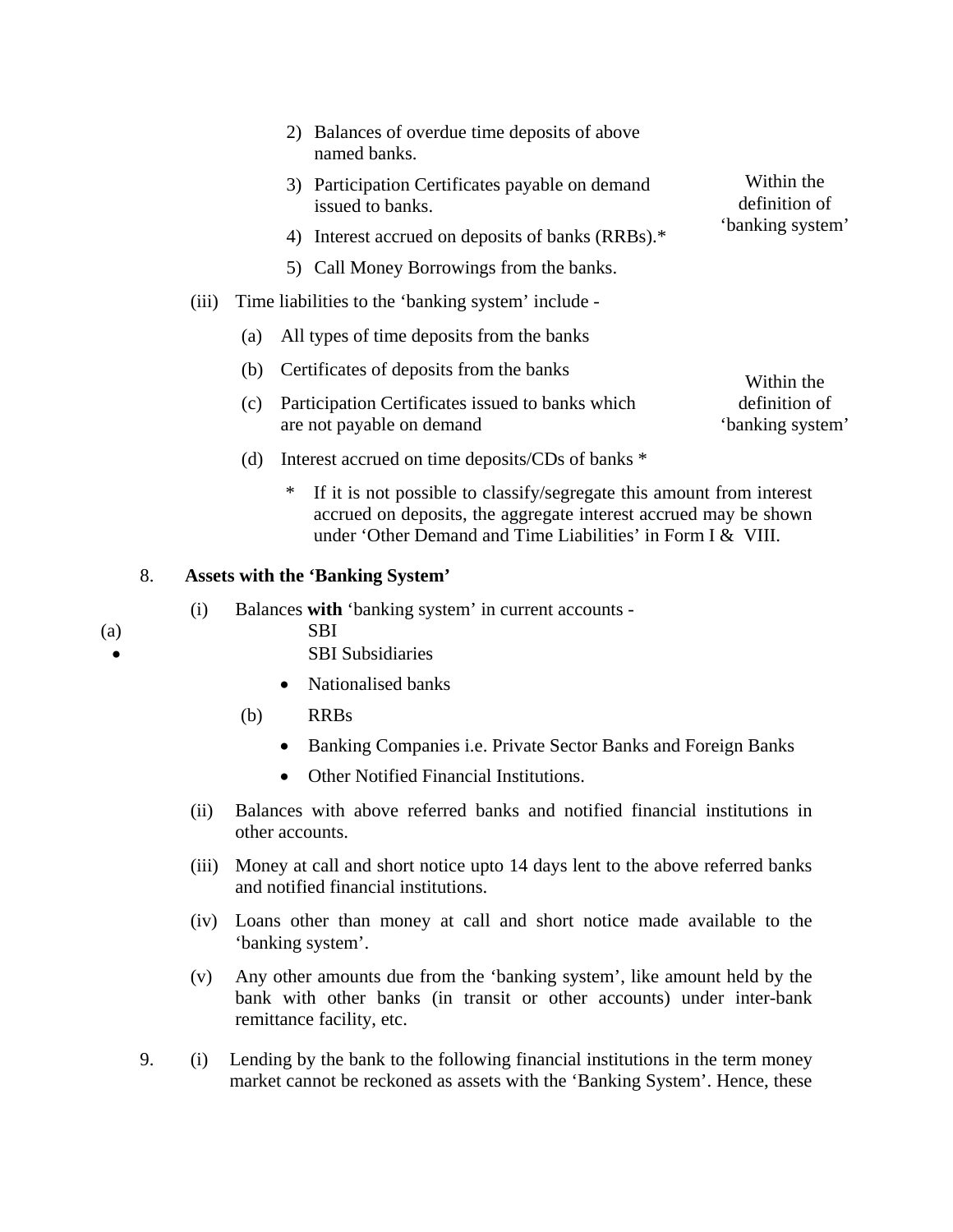borrowings cannot be netted against the liabilities towards the 'Banking System'.

| $\bullet$ EXIM Bank | $\bullet$ IFCI  | $\bullet$ NABARD |
|---------------------|-----------------|------------------|
| $\bullet$ TIRE      | $\bullet$ SIDBI |                  |

- (ii) The borrowing of the bank other than refinance from these financial institutions should form part of liabilities to others and therefore, form part of net demand and time liabilities for the purpose of reserve requirements.
- 10. Deposits kept with SIDBI/NABARD for shortfalls in attaining priority sector targets should not be shown as assets with Banking System and such deposits cannot be netted in arriving at net DTL for the purpose of CRR and SLR requirements. The amount kept with SIDBI/NABARD may be shown by way of a footnote in Form I and Form VIII with an explanatory note.

#### 11. **Classification of Certain items under Liabilities**

# (i) *Inter-Branch Accounts*

- (a) Net balance in inter-branch account, when in credit, is to be shown under 'Other Liabilities and Provisions' which is included in total Demand and Time Liabilities for CRR and SLR purpose.
- (b) After **27.07.98**, the bank should segregate the credit entries outstanding for more than five years in inter-branch account as 'Blocked Account' and show it under 'Others' under 'Other Liabilities and Provisions'. Thereafter, while arriving at net amount of inter-branch transactions for inclusion under 'Other Liabilities and Provisions' if in credit, or 'Other Assets' if in debit, the aggregate amount of 'Blocked Account' should be excluded and only the amount representing the remaining credit entries should be netted against debit entries. Thus, the balance in the 'Blocked Account' will be reckoned for the purpose of maintenance of CRR and SLR, even though the net of inter-branch entries is a debit balance.

#### (ii) *Margin Money on Bills Discounted/Purchased*

The bank should follow uniform procedure in treating margin money on bills purchased/discounted as outside liabilities and should include it in other demand and time liabilities for the purpose of maintenance of reserve requirements.

### (iii) *Interest Accrued on Deposits*

(a) The interest accrued on all deposit accounts (such as, savings, fixed, recurring, cash certificates, reinvestment plans, etc.), by whatever name called, should be treated by the bank as its liability for the purpose of maintaining CRR and SLR irrespective of whether the accrued interest has become actually payable or is not payable till due dates for repayment of deposits.